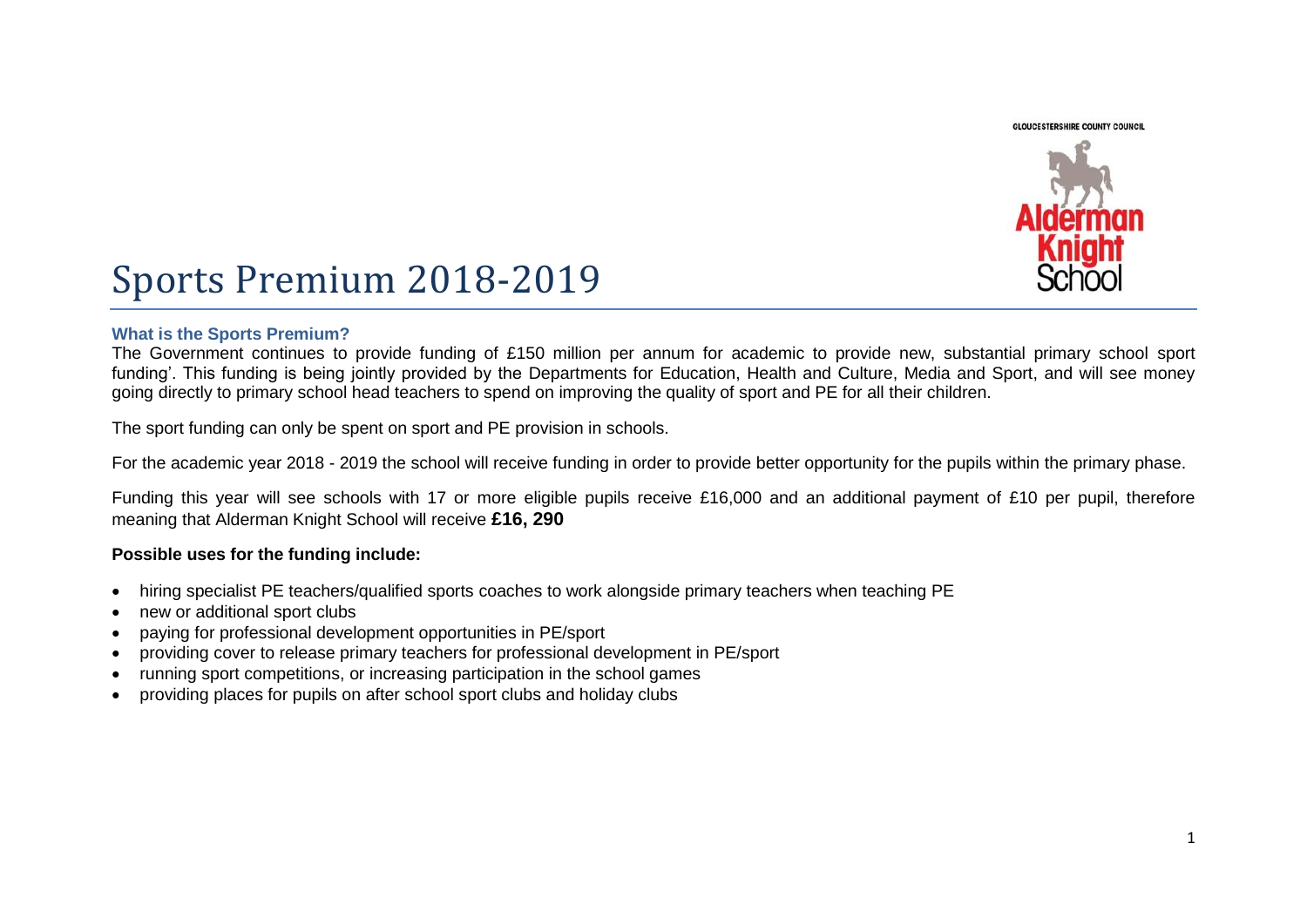# **Total available with carry forward for 18/19 = 26,967**

## **In order to achieve this statement we plan to use the additional money to**

- Provide a clear & structured PE curriculum which is consistent & sustainable.
- To improve the quality & consistency of provision of PE & help improve staff confidence in their delivery in order to improve levels and standards.
- To develop physical activity and play both within the school curriculum and during non-structured play time.
- To develop sustained daily physical activity through the use of the daily mile, to include a specific daily mile track that can be used by all of the school. **This will require some funding to be provided from alternative source for this to be completed this academic year**
- Provide continued swimming support to allow all pupils to access high quality swimming lessons in a dedicated environment in order to enhance physical activity participation and deliver a wider breadth of swimming experiences including life-saving and competition, through the use of level 2 trained swimming coach.

Our intentions for the use of this funding to achieve our aims can be seen below.

| <b>Priorities</b>                                                                                                                                                                                                                                                                                    | How will this be achieved                                                                                                                                                          | <b>Actions</b>                                                                                                                                                                                                                       | <b>Timescale</b> | <b>Estimated Cost</b> |
|------------------------------------------------------------------------------------------------------------------------------------------------------------------------------------------------------------------------------------------------------------------------------------------------------|------------------------------------------------------------------------------------------------------------------------------------------------------------------------------------|--------------------------------------------------------------------------------------------------------------------------------------------------------------------------------------------------------------------------------------|------------------|-----------------------|
| Continued improvements to the<br>quality & consistency of<br>provision of PE.<br>This continues to be a main<br>priority of the school, as the<br>belief is that being able to<br>deliver enjoyable and fun<br>sessions will improve the<br>chances of sustained physical<br>activity in later life. | Additional coaching staff to<br>deliver both taught lessons and<br>CPD where appropriate or staff<br>training to ensure skills can be<br>learned and utilised during PE<br>lessons | Sports PE teaching costs for specialist<br>coaches to deliver high quality lessons<br>to pupils in some of the following<br>activities:<br>Golf, Cricket, Archery, Swimming<br>Gymnastics, Rebound Therapy &<br>Trampolining, Tennis | 2018 - 2019      | £1 250                |
|                                                                                                                                                                                                                                                                                                      | Additional equipment to be<br>bought in order to improve<br>delivery and range of PE<br>opportunities.                                                                             | Additional equipment to ensure that<br>both the activity and equipment is of the<br>highest quality                                                                                                                                  | 2018 - 2019      | £500                  |